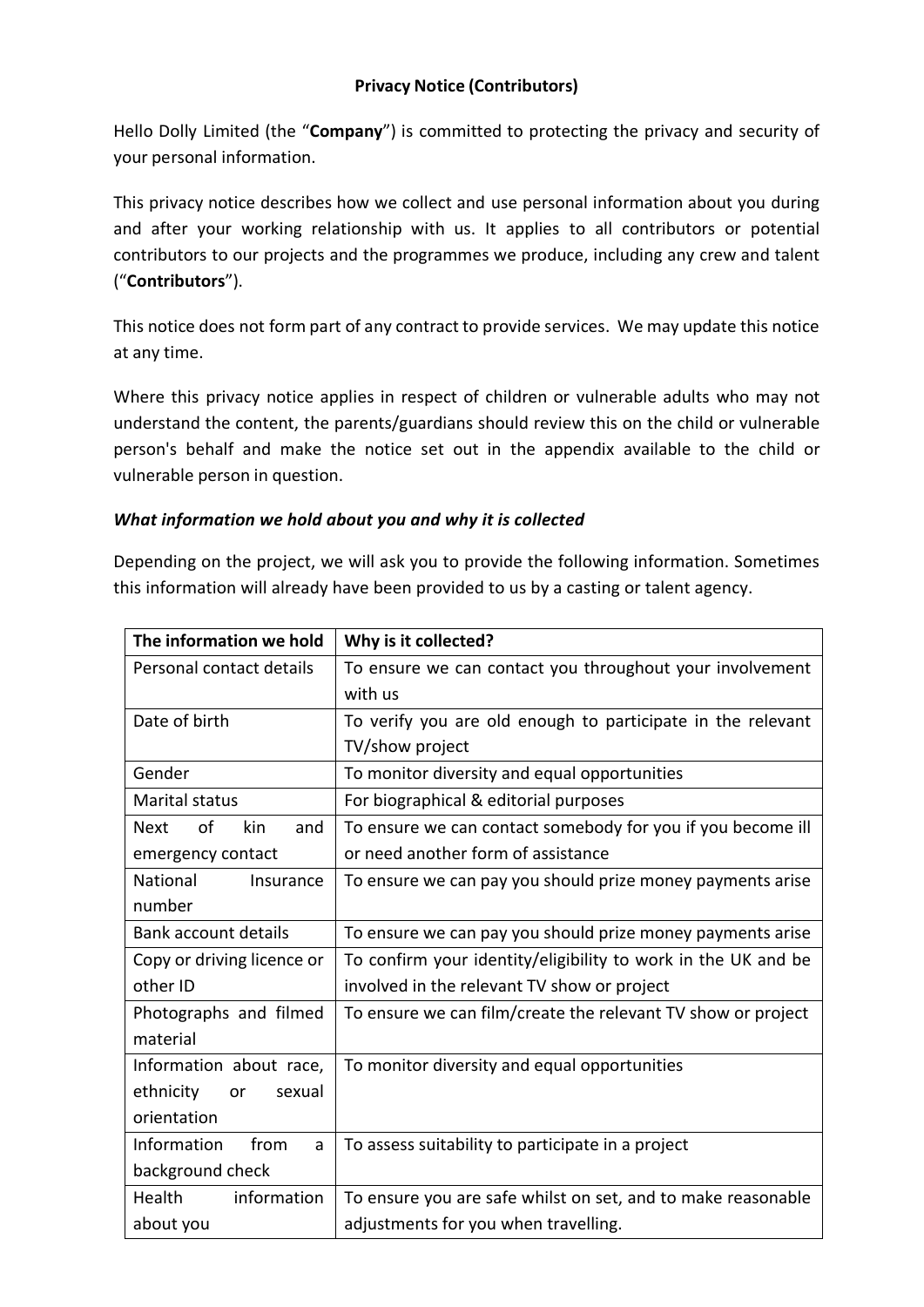As you can see above, we primarily process your personal data for the purpose of the development, production, distribution and commercialisation of the production or productions in which you are involved.

We also process your data for the following purposes:

| What other purposes is your personal information used for?                                |  |  |
|-------------------------------------------------------------------------------------------|--|--|
| Making a decision about your casting or the extent and/or nature of your involvement in a |  |  |
| development or production project                                                         |  |  |
| Determining the terms on which you work for us                                            |  |  |
| Administrating your Contributor's account                                                 |  |  |
| Business management and planning                                                          |  |  |
| Making decisions about your continued involvement in development and/or production        |  |  |
| activities                                                                                |  |  |
| Dealing with legal disputes                                                               |  |  |
| Training requirements                                                                     |  |  |
| Making reasonable adjustments due to a disability                                         |  |  |
| To comply with legal and regulatory obligations (such as health and safety requirements)  |  |  |
| To prevent fraud                                                                          |  |  |
| To ensure we can film/create the relevant TV show or project                              |  |  |
| To monitor diversity and equal opportunities                                              |  |  |
| To assess suitability to participate in a project                                         |  |  |
| Analysing participation and creating anonymous statistics.                                |  |  |
|                                                                                           |  |  |

#### *What lawful basis do we rely on?*

We will usually rely on the following lawful bases to process your data:

| Type of personal data | <b>Lawful basis</b>                                       |
|-----------------------|-----------------------------------------------------------|
| Personal Data         | (1) To perform the contract in place between us           |
|                       | (2) Where it is necessary for our legitimate interests to |
|                       | promote our business and ensure a successful              |
|                       | production/project                                        |
|                       | (3) Where we need to comply with a legal obligation       |
| Special category Data | (1) With your explicit consent                            |
|                       | (2) Where it is necessary to comply with employment law   |
|                       | (3) Where it is in your vital interests                   |
|                       | (4) Where it is in the public interest                    |

Less commonly, the Company may process this type of information where it necessary in relation to legal proceedings or where it is needed to protect your interests (or someone else's interests) and you are not capable of giving your consent, or where you have already made the information public.

# *Other questions you may have*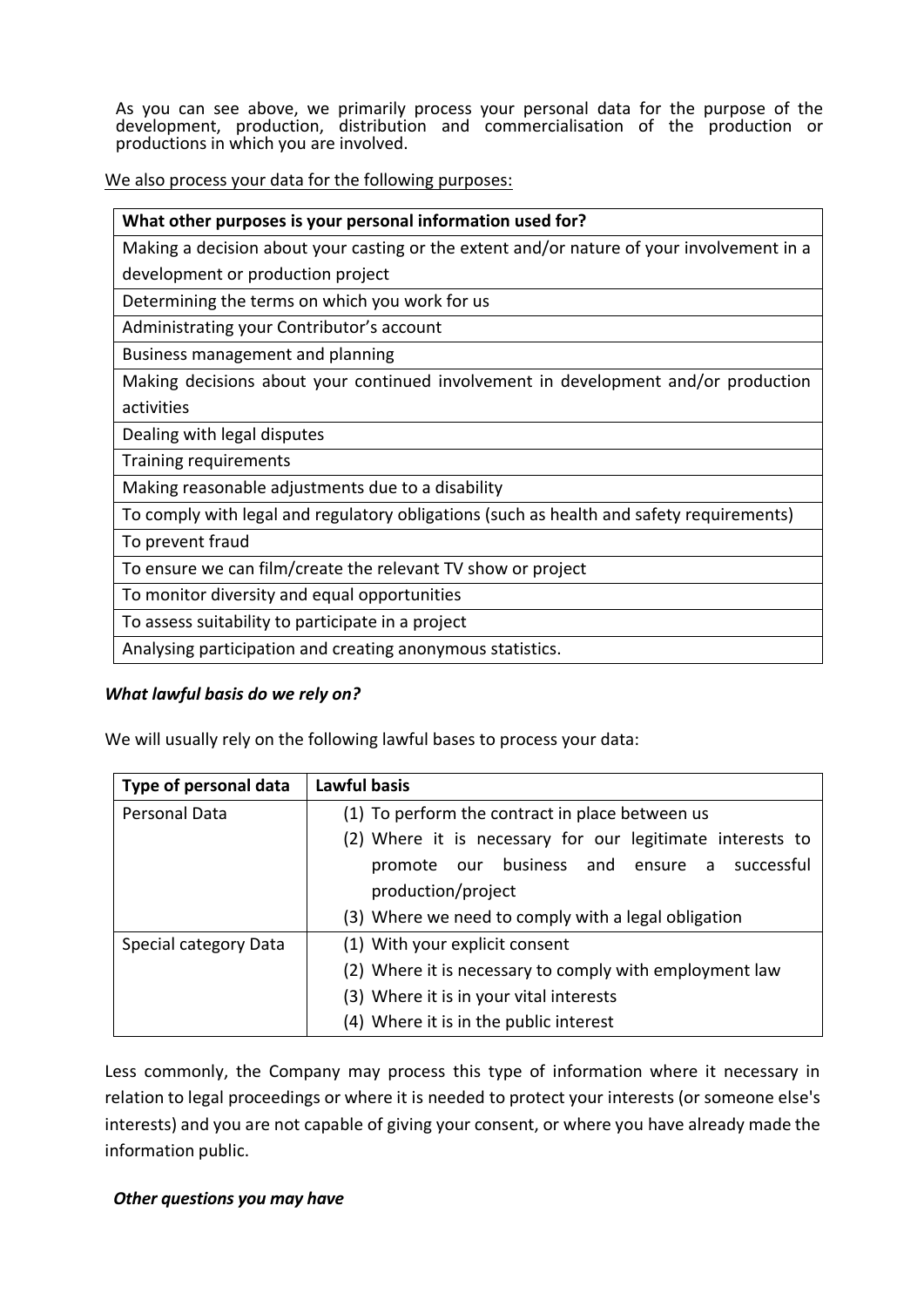| <b>Additional questions</b>                                 | <b>Answer</b>                                                                                                                                                                                                                                                                                                                                                                                                                                                                                                                                      |
|-------------------------------------------------------------|----------------------------------------------------------------------------------------------------------------------------------------------------------------------------------------------------------------------------------------------------------------------------------------------------------------------------------------------------------------------------------------------------------------------------------------------------------------------------------------------------------------------------------------------------|
| When will you share<br>data<br>with<br>my<br>somebody else? | We share your data with broadcasters, third party service<br>providers and our group companies as we need to complete the<br>project you are involved in, and where we are required to do so<br>by law. Please contact us to find out who your data is shared with<br>in connection with a specific project/TV show.<br>We will also share your data with third parties if we reorganise<br>our group of companies, or change our key service providers. And<br>with regulators, courts and public authorities when required to do<br>this by law. |
|                                                             | We do not sell your data to any third parties, and never will.                                                                                                                                                                                                                                                                                                                                                                                                                                                                                     |
| What sort of third<br>parties do you use?                   | We use IT service providers, casting and recruitment agencies,<br>background check agencies, payroll and pension providers,<br>accountancy, legal and other professional advisers.                                                                                                                                                                                                                                                                                                                                                                 |
| Where is my data<br>stored?                                 | Some of our external third parties are based outside the European<br>Economic Area (EEA) so their processing of your personal<br>information will involve a transfer of data outside of the EEA.<br>Whenever we transfer your personal information outside of the                                                                                                                                                                                                                                                                                  |
|                                                             | EEA, we ensure it is protected by making sure at least one of the<br>following safeguards is in place:                                                                                                                                                                                                                                                                                                                                                                                                                                             |
|                                                             | by transferring your personal information to a country that<br>has been deemed to provide an adequate level of<br>protection by the European Commission;<br>by using specific contracts approved by the European<br>Commission which give your personal information the<br>same protection it has within the EEA; and<br>where we use providers based in the US, we may transfer<br>data to them if they are part of the Privacy Shield which<br>requires them to provide similar protection to personal<br>data shared between Europe and the US. |
|                                                             | To keep this privacy policy as short and easy to understand as<br>possible, we have not set out the specific circumstances when<br>each of these protection measures are used. You can contact us<br>for the details as to how we protect specific transfer of your data.<br>All information you provide to us is stored on our secure servers<br>or those of our third party data storage providers.                                                                                                                                              |
| long will<br>How<br>my<br>information<br>be                 | We retain your data for the duration of your engagement, plus up<br>to a further six years. We review whether your data should be                                                                                                                                                                                                                                                                                                                                                                                                                  |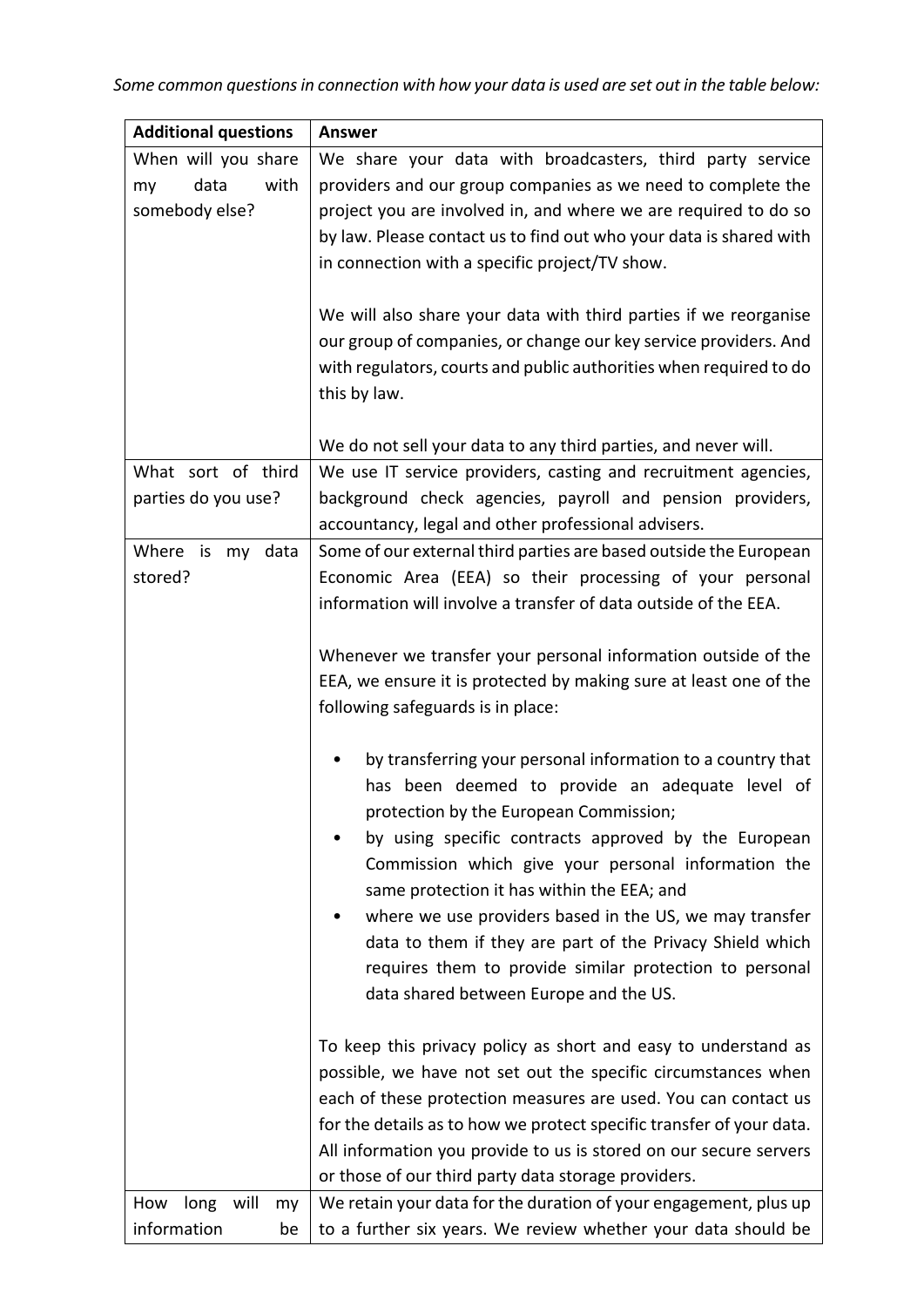| retained for?                                                                            | deleted three years after your engagement ends with us.                                                                                                                                                                                                                                                                                                                                                            |
|------------------------------------------------------------------------------------------|--------------------------------------------------------------------------------------------------------------------------------------------------------------------------------------------------------------------------------------------------------------------------------------------------------------------------------------------------------------------------------------------------------------------|
| What if I refuse to<br>provide<br>with<br>you<br>some or all of the data<br>you ask for? | If you fail to provide certain information when requested, we<br>may not be able to fulfil the contract we have entered into with<br>you (such as giving you the opportunity to provide your<br>contribution or paying you), or we may be prevented from<br>complying with our legal obligations (such as to ensure the<br>health and safety of our Contributors).                                                 |
| Will<br>send<br>you<br><sub>me</sub><br>marketing?                                       | If you have asked to receive marketing from us, or have not<br>opted-out of receiving marketing from us when we gave you<br>the opportunity to do so, we will send you marketing in line<br>with any preference you told us about. We rely on your consent<br>to do this (if you opted-in), or our legitimate interest to<br>promote our business (if you did not opt out when given the<br>opportunity to do so). |

### *Your rights under data protection law*

Under data protection law, you can:

- **Request access** to your data (commonly known as a "subject access request"). This enables you to receive a copy of the data we hold about you and to check that we are lawfully processing it.
- **Request correction** of the data that we hold about you. This enables you to have any incomplete or inaccurate information we hold about you corrected.
- **Request erasure** of your data. This enables you to ask us to delete or remove data where there is no good reason for us continuing to process it. You also have the right to ask us to delete or remove your data where you have exercised your right to object to processing (see below).
- **Object to processing** of your data where we are relying on a legitimate interest (or those of a third party) and there is something about your particular situation which makes you want to object to processing on this ground. You also have the right to object where we are processing your data for direct marketing purposes, research or statistical purposes.
- **Request the restriction** of processing of your data. This enables you to ask us to suspend the processing of data about you, for example if you want us to establish its accuracy or the reason for processing it.
- **Request the transfer** of your data to another party.
- *Right to withdraw consent* In the limited circumstances where you have provided your consent to the collection, processing or transfer of your personal information for a specific purpose, you have the right to withdraw your consent for that specific processing at any time. To withdraw your consent, please contact us. Once we have received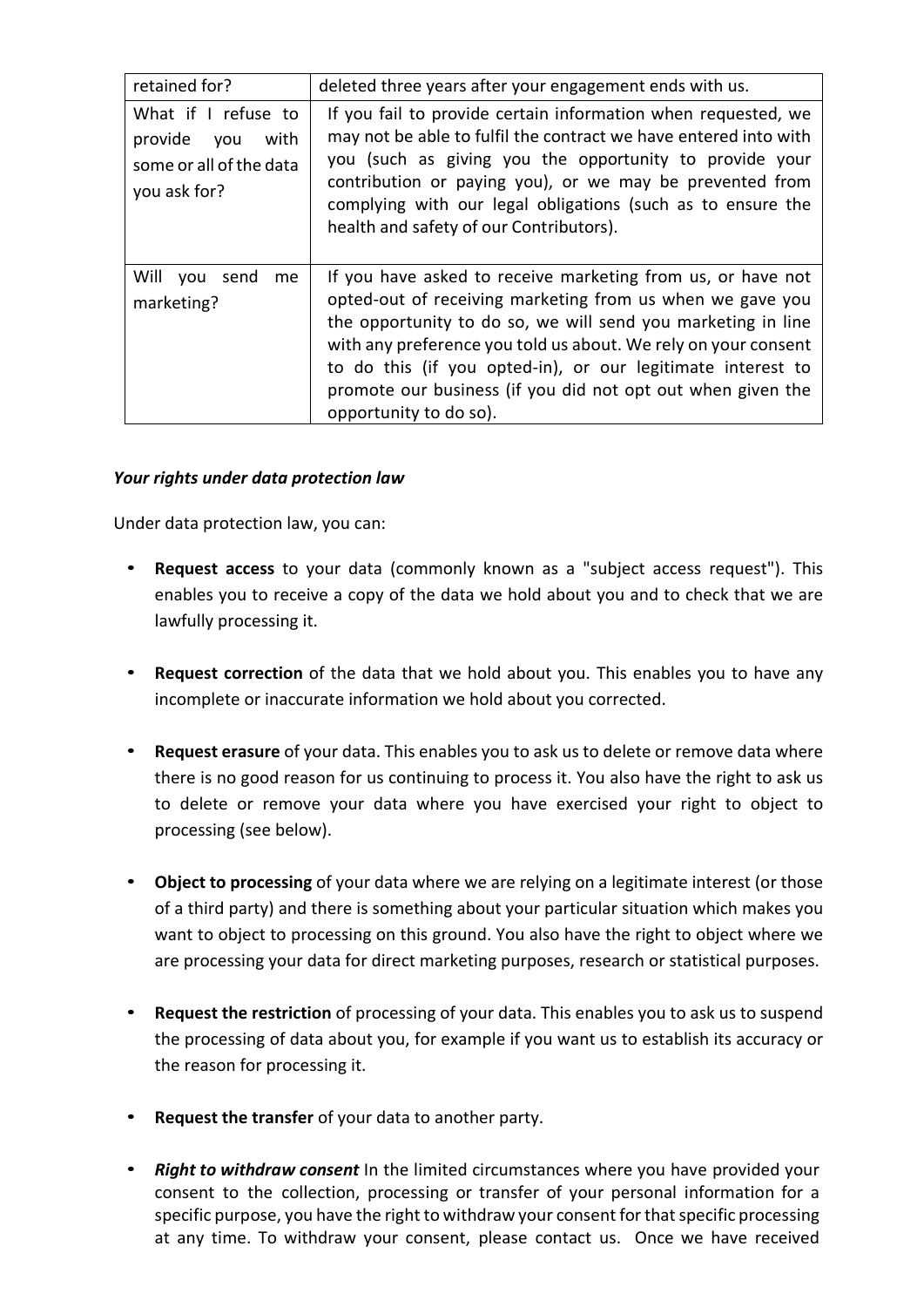notification that you have withdrawn your consent, we will no longer process your information for the purpose or purposes you originally agreed to, unless we have another legitimate basis for doing so in law.

Privacy law is often complicated, and whether these rights are available to you sometimes depends on the types of data we are handling, as well as why we are handling it. If you would like to exercise any of these rights, please contact us using the details at the bottom of this notice. You always have the right to lodge a complaint with us or the Information Commissioner's Office, the supervisory authority for data protection issues in England and Wales.

Contact us by email - casting@hellodolly.tv